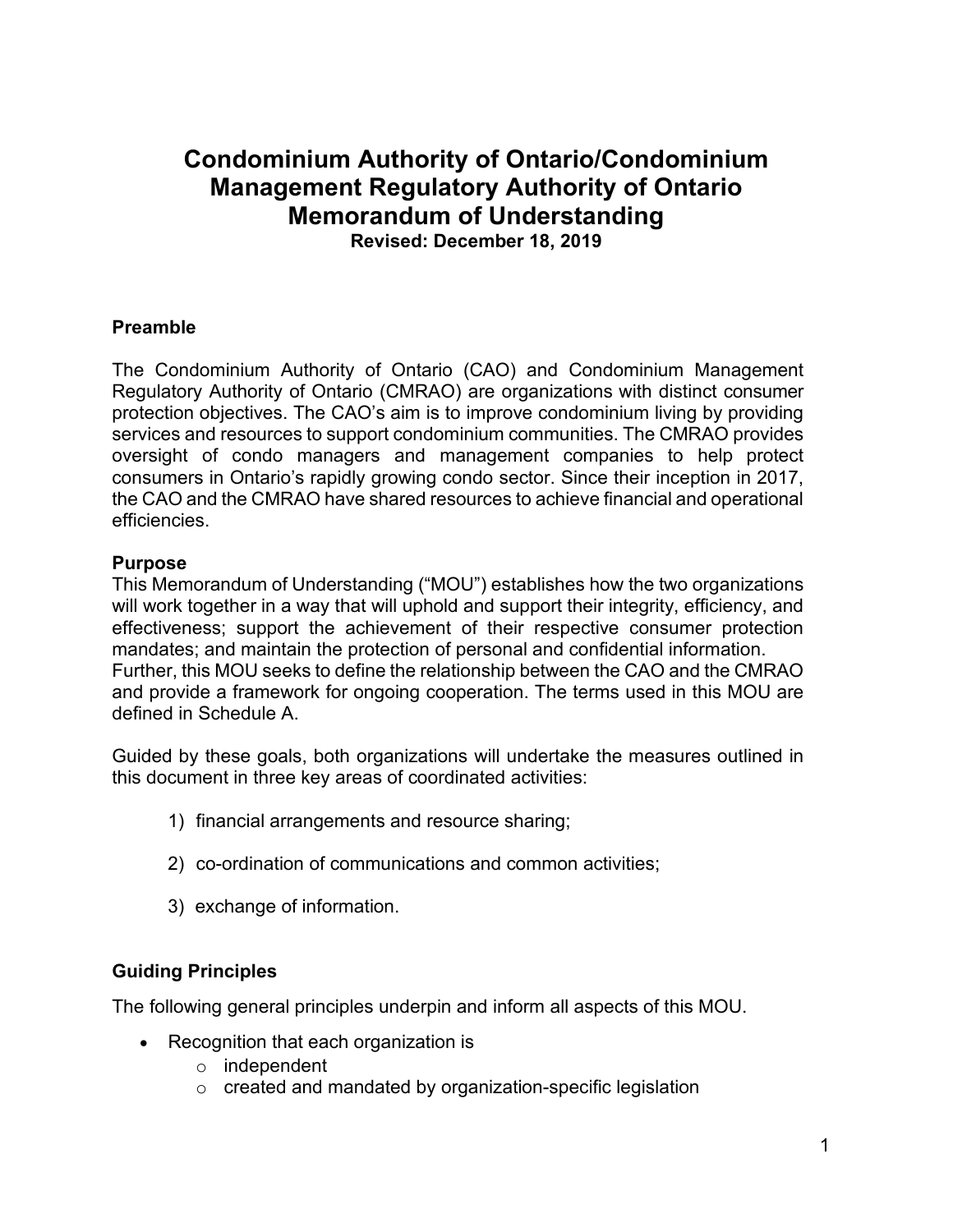- o led by separate independent boards of directors, and
- o accountable to the Minister through its own administrative agreement
- Respect for and recognition of (in fact and appearance) the independence of both organizations, and in particular the Condominium Authority Tribunal (CAT) as the neutral body, authorized by legislation to resolve disputes that may involve constituents or stakeholders of both organizations.
- Commitment to protecting Personal Information.
- Sharing of resources (staff, facilities) to minimize operational costs for both organizations.
- Collaboration to advance customer service, consumer protection, and value for money in Ontario's condominium sector.

## **Legislative Authority**

This MOU is entered into by the CAO and the CMRAO under authority granted in the *Condominium Act, 1998*, and the *Condominium Management Services Act, 2015*.

In the event of any conflict between the MOU and any statute or regulation, the statute or regulation prevails.

## **Mandate and Responsibility of Parties**

The CAO's mandate is to protect consumers and support condominium communities as a trusted source of information on general rights and obligations of condo owners and directors, and to provide dispute resolution services to help improve condominium living in Ontario.

The CAO supports condominium communities by providing resources and services, including:

- Information and resources, including templates, tools, and self-help guided steps and materials, on the CAO's website
- Support to condominium communities by answering questions and queries by phone and email.
- Dispute resolution services through the CAT, in accordance with the authority and powers given to the CAT under the Condo Act
- Mandatory training for all condominium directors elected or appointed on or after November 1, 2017; and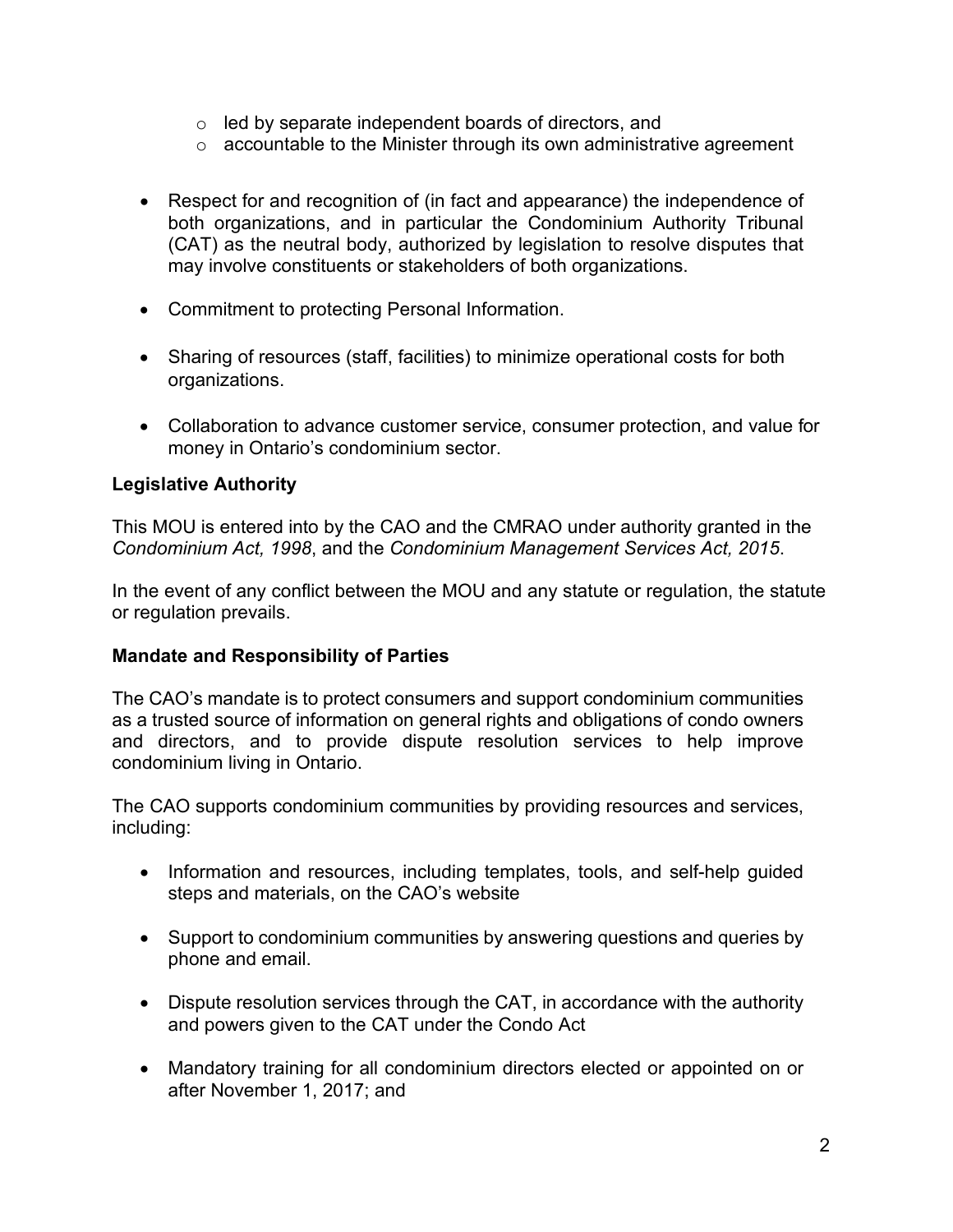• An online, searchable public Registry containing the most recently filed information included in condominium returns and notices of change for every condo corporation in Ontario.

The CMRAO is mandated to provide consumer protection for Ontarians living in condominiums by setting standards and enforcing mandatory licensing of condo managers and condo management firms.

The CMRAO protects condominium communities and builds trust in condominium management services by:

- Administering a mandatory licensing system for all condo mangers and management service providers;
- Maintaining an online registry of licensed condo managers and condo management companies;
- Promoting and enforcing compliance of licensees with the Condo Act, the CMSA, licensing requirements, and the Code of Ethics;
- Handling complaints about licensees by conducting inspections and/or investigations, assisting in issues resolution, holding discipline hearings, and taking corrective regulatory actions, where appropriate.

## **Areas of Co-ordination**

## **1) Financial Arrangements and Resource Sharing**

As the organizations were launched by the Ministry of Government and Consumer Services using shared resources to reduce costs, and given their consumer protection mandates in the condominium sector, the CAO and the CMRAO will continue a costsharing arrangement related to facilities and equipment, technology infrastructure, information technology, and finance staff.

Generally, the sharing of costs is calculated on the proportional size of each organization based on staffing numbers. As of April 1, 2018, generally the CAO is responsible for 70%, and CMRAO is responsible for 30% of the shared costs. In some specific cases, costs that are shared by the organizations shall be negotiated and mutually agreed to by the parties. The cost-sharing ratio will be re-calculated following any significant changes to the organizations' mandates, staff composition, and/or at least quarterly, and adjusted accordingly.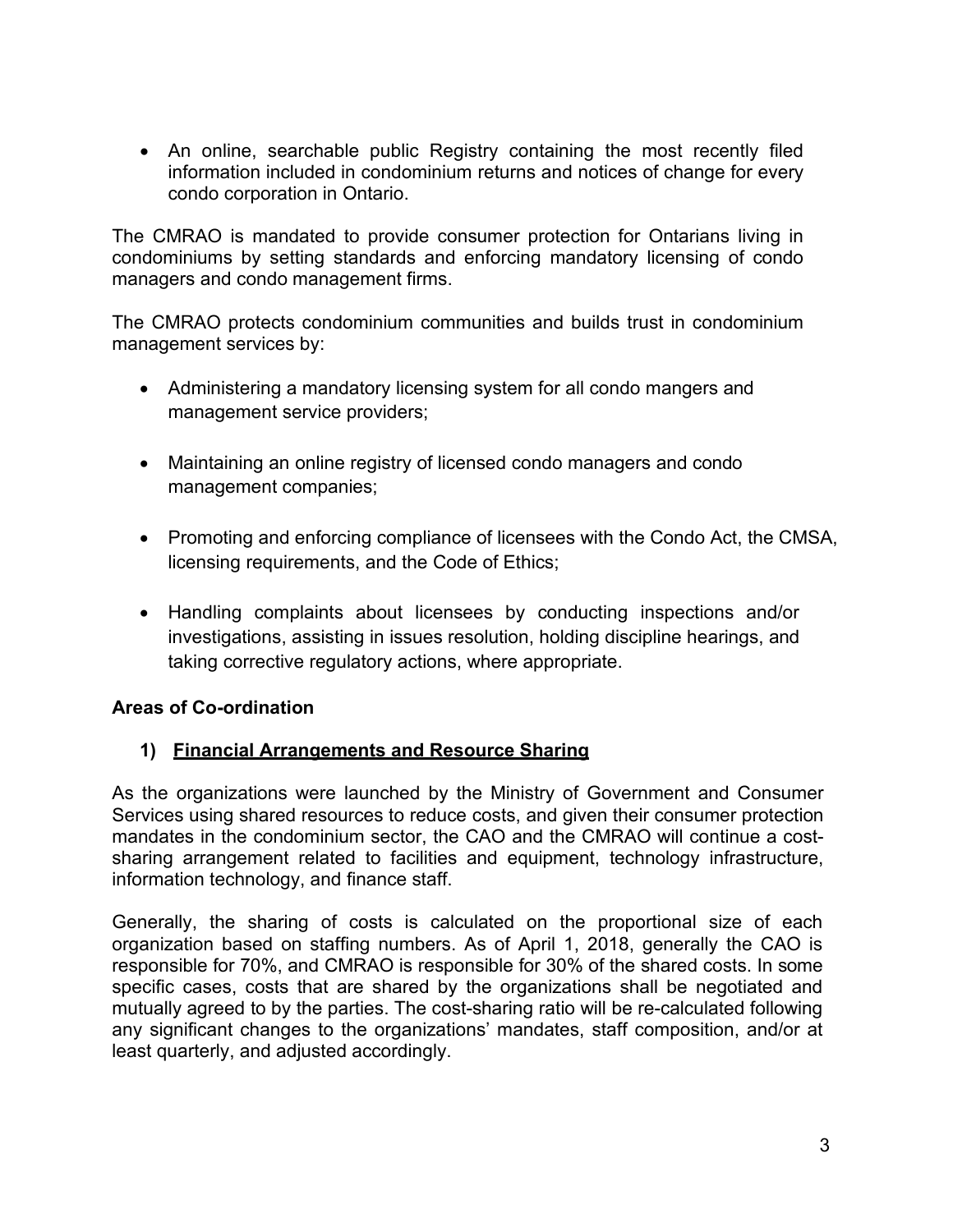## **2) Communication and Common Activities**

In keeping with the Guiding Principles, the CAO and CMRAO will:

- (a) Collaborate and/or consult with each other on communications, consultations and publications where it would be effective and efficient to do so.
- (b) Inform each other of the results of stakeholder and other public consultations and discussions, as appropriate.
- (c) Share communications issued to condo community stakeholders to keep each other informed.
- (d) Make reasonable efforts to consult each other and provide notice pertaining to issues arising that may impact the fulfilment of their respective mandates.
- (e) Collaborate to address reputational issues and coordinate key public messages.
- (f) Hold joint Board of Directors' meeting at least once a year to communicate issues, organization changes, and general governance matters.

## **3) Exchange of Information**

## (a) Information Collection

The CAO and the CMRAO are authorized to receive information based on their legislative authority set out in the *Condo Act* and the *CMSA.*

The CAO and CMRAO will collect Personal Information only where it is required for their legitimate purposes to fulfill their statutory mandates and such information will not be shared between organizations except as specified in section (b) below. The CAT, as a tribunal embedded in the CAO may require the collection of Personal Information or receive Personal Information as part of any proceeding before the CAT.

While, neither the CAO nor the CMRAO are subject to the provisions of the *Freedom of Information and Protection of Privacy Act* (FIPPA), each organization has adopted its own Access and Privacy Policy, which sets out provisions for the collection, access and retention of Personal Information.

The CAO and the CMRAO recognize the importance of protecting the Personal Information and records in their care. To prevent the unauthorized disclosure, use, copying or modification of Personal Information in the custody or under the control of the organizations, access to such information is restricted using appropriate security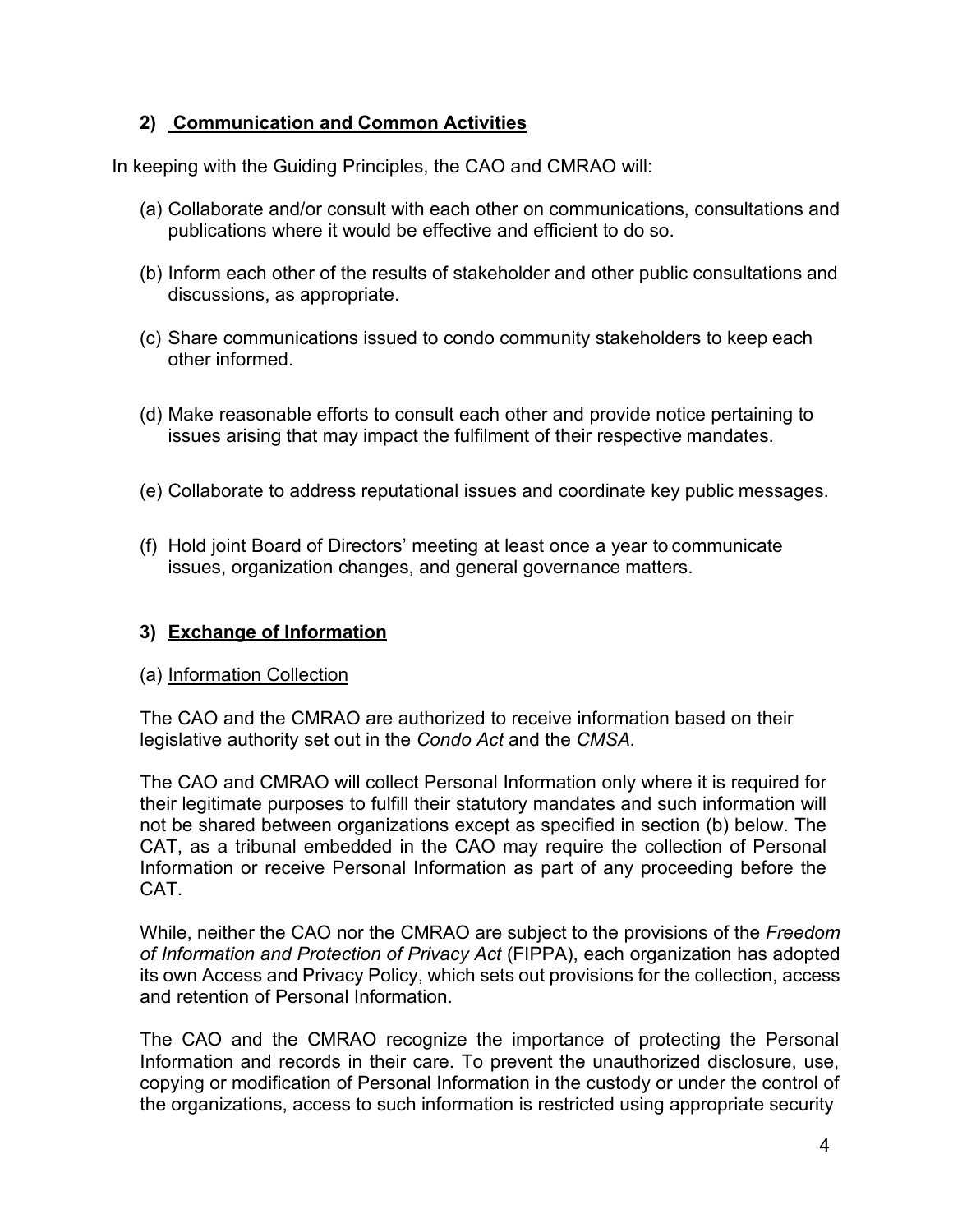access mechanisms laid out in their Access and Privacy policies.

## (b) Information Sharing

The CAO and the CMRAO will share information received in the course of fulfilling their legislative duties as authorized by law and to achieve consumer protection.

Specifically:

- The CAO has the authority, under s.9.8 of the *Condo Act*, to communicate or to share information it receives in exercising a power or carrying out a duty related to the administration of Part 2.1 of the Act to prescribed entities or organizations if the purpose of the communication is consumer protection. The CMRAO is a prescribed organization for the purposes of s.9.8, per O. Reg. 377/17.
- The CMRAO has authority under s. 72 (1) of the CMSA to share information obtained in the course of exercising its duties with any "*ministry, department or agency of a government engaged in the administration of legislation similar to this Act or legislation that protects consumers or to any other entity to which the administration of legislation similar to this Act or legislation that protects consumers has been assigned."*

The CAO and CMRAO will provide each other with authorized information under the legislation at intervals and in a level of detail determined to be appropriate in the administration of each organization's mandate and in accordance with their respective Access and Privacy Policies.

The CAO and CMRAO will maintain the confidentiality of information and will disclose it to another person, entity, or organization only in accordance with their respective Access and Privacy Policies.

The CAO and the CMRAO will share information regarding any illegal activities that may come to their attention in the course of fulfilling their mandate (i.e. the behavior of a condo manager or corporation that is in contravention to the legislation).

The CAO and the CMRAO will share human resources information and knowledge, only if required with respect to shared resources and policies that directly affect the CAO or CMRAO.

The CAO and the CMRAO will share information regarding risk management models to ensure that risk management practices are aligned.

The CAO and the CMRAO may share non-confidential information arising from their respective board of directors' meetings and decisions that may affect both parties.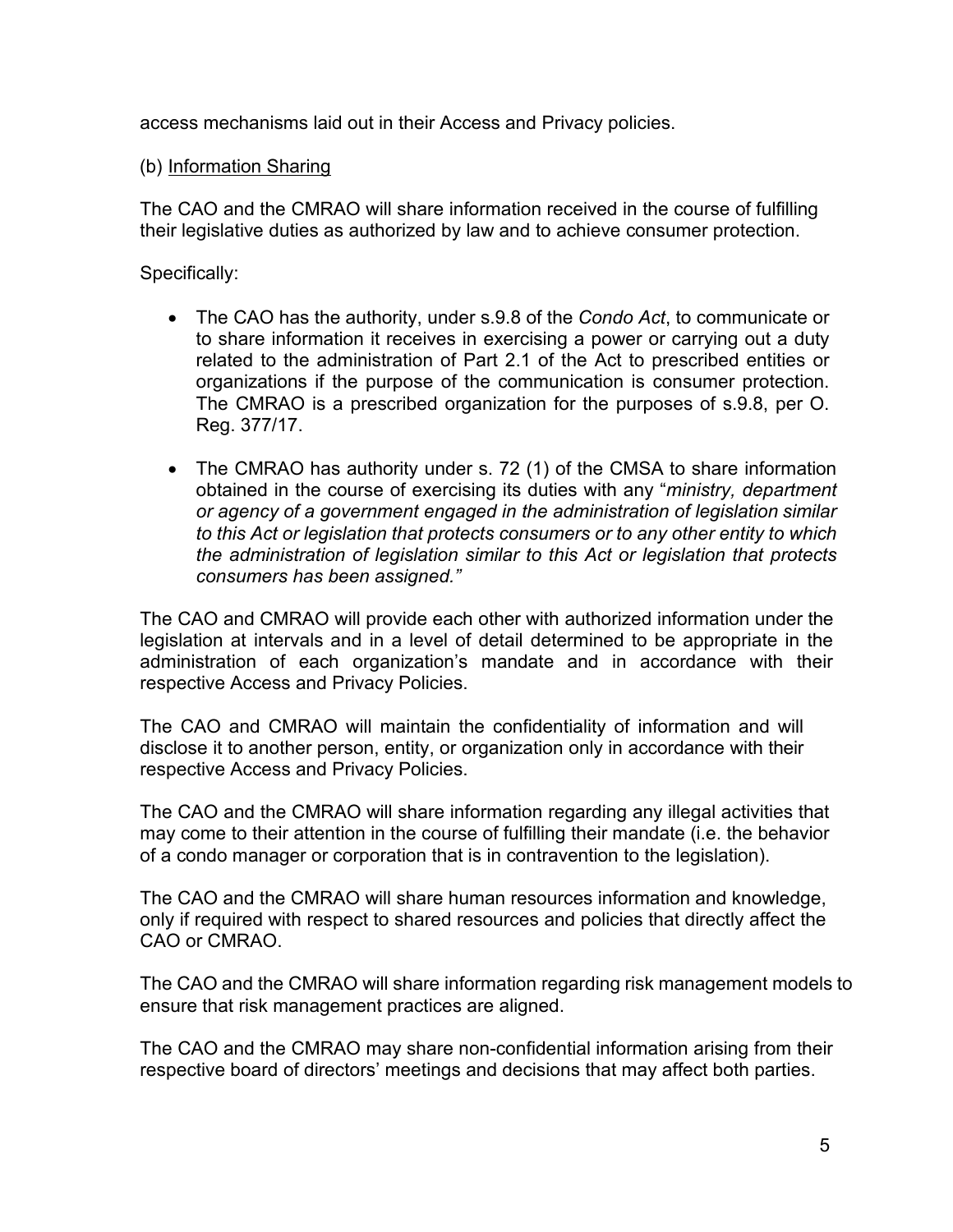Each party will share complaints from the condominium community or the public with the other, but only if the complaint impacts on the fulfilment of the mandate of either party, and if sharing is determined to be appropriate and for the purposes of consumer protection.

## (c) Costs

The CAO and the CMRAO will share information on a zero-cost basis. Should any requests for information have significant cost implications, written notice will be provided by the requested party, including a rationale and cost estimates.

## **Liability**

The parties agree that the information provided pursuant to this agreement is on an asis basis. No claim, liability, or cause of action whatsoever shall be initiated by one party against another as a result of the information provided. The party receiving the information assumes all liability for its reliance or use of such information to the exclusion of the providing party. Nothing in this agreement shall be construed as giving rise to any claim or liability against either party.

## **Designation of Officials**

The CAO and the CMRAO will designate officials from both parties to administer this MOU. The names of the designated officials will be noted as Schedule B herein and will be updated upon change of officials.

#### **Issue Resolution**

Operational issues concerning this MOU will be settled by designated officials of each party. If an operational issue is unresolved, it will be escalated to the signatories of the MOU.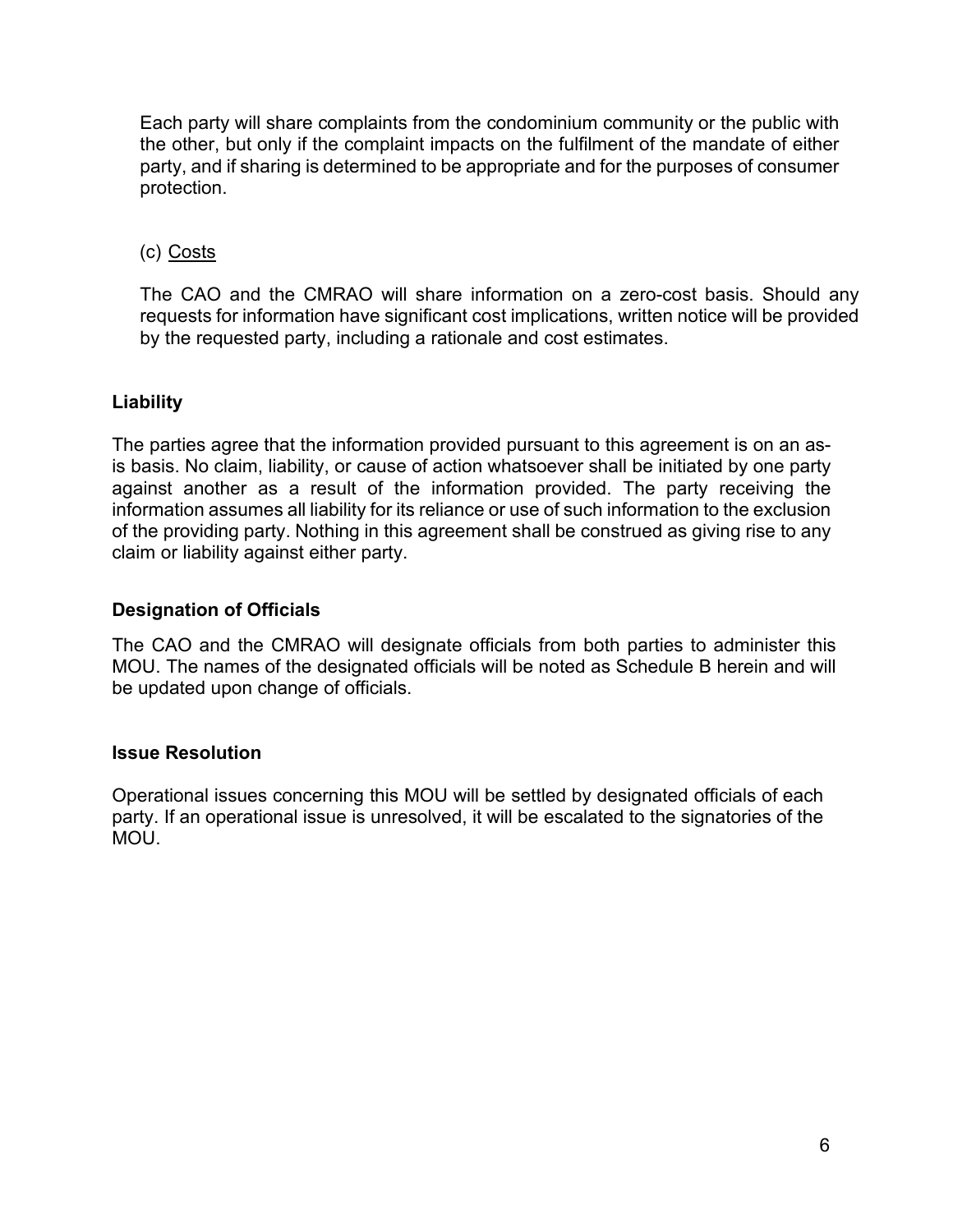## **Confidentiality and Security**

The CAO and the CMRAO agree to restrict the use of information obtained by either party to matters of administration and enforcement of the *Condo Act*, and of the *CMSA*

The CAO and the CMRAO shall limit use of information provided in this MOU to employees who require the information to deliver the party's respective legislative obligations.

The CAO and the CMRAO shall ensure that each employee with access to information is aware of and complies with Access and Privacy Policies and confidentiality agreements executed as part of employment agreements of their respective organizations. Exchanged information under the MOU should be communicated and transferred in a method that protects the confidentiality of information.

## **Effective Date, Departure and Amendments**

The MOU:

- Will come into force on the date of final signature by both parties.
- May be amended in writing with the mutual consent of the parties and approved by the signatories of this MOU or their successors.
- Will be reviewed annually by staff and any identified issues will be referred to the Boards at the annual joint meeting.

Either party may leave the MOU by providing at least 60 days written notice of intention to the other party. Where notice of a party leaving the MOU has been delivered, the parties will continue to co-operate and continue with cost-sharing arrangements throughout the notification period until completion (e.g. termination or end of contract)

The confidentiality and security provisions of this MOU shall survive the termination of this MOU.

## **Signatories**

The Memorandum of Understanding is signed in duplicate on this  $29<sup>th</sup>$  day of October 2018, each version being equally authentic.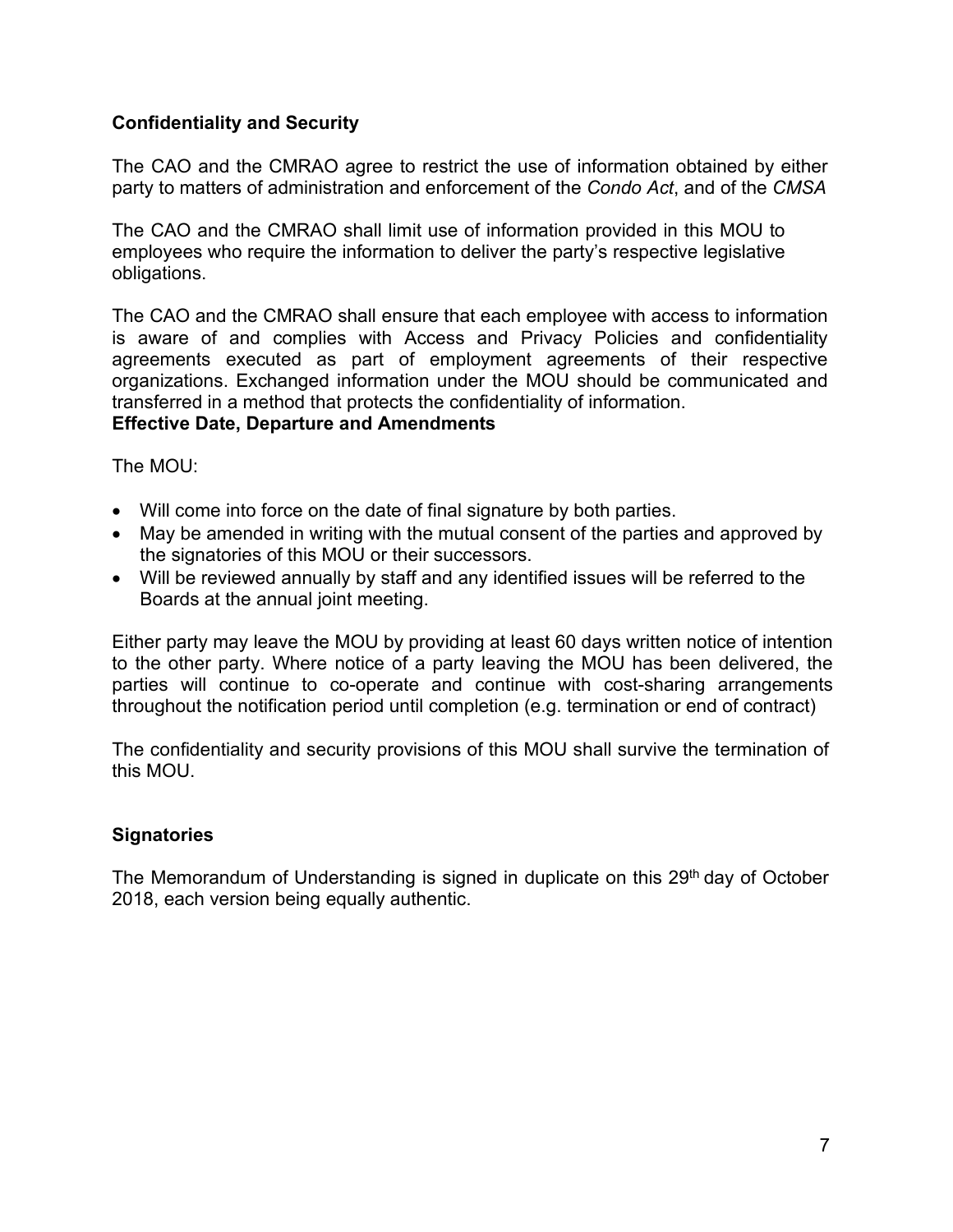## **OR THE CONDOMINIUM AUTHORITY OF ONTARIO F**

**\_\_\_\_\_\_\_\_\_\_\_\_\_\_\_\_\_\_\_\_\_\_\_\_\_\_\_\_\_\_\_ \_\_\_\_\_\_\_\_\_\_\_\_\_\_\_\_\_\_\_\_\_\_\_\_\_\_\_\_\_\_\_**

**Tom Wright, Chair** 

**Tom Wright, Chair Robin Dafoe, CEO/Registrar**

## **FOR THE CONDOMINIUM MANAGEMENT REGULATORY AUTHORITY OF ONTARIO**

Wollan

aubrey LeBlanc, Chair<br> **Aubrey LeBlanc, Chair Ali Arlani, CEO/Registrar**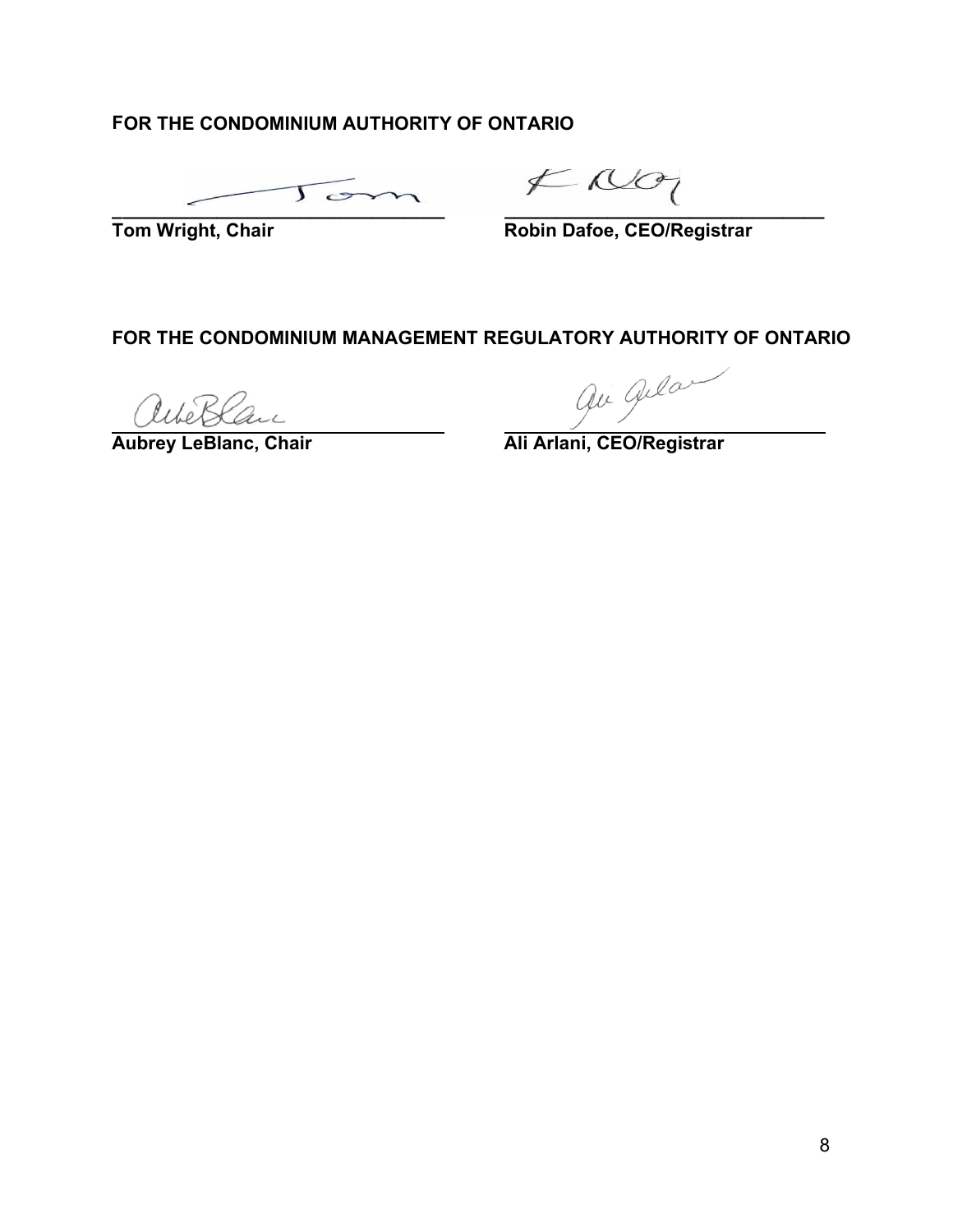#### Schedule A

## **Definitions**

- 1. "CAO" means the Condominium Authority of Ontario, including the Condominium Authority Tribunal and a party to this MOU.
- 2. "CMRAO" means the Condominium Management Regulatory Authority of Ontario and a party to this MOU.
- *3.* "Condo Act" means the *Condominium Act, 1998.*
- 4. "CMSA" means the *Condominium Management Services Act, 2015*.
- 5. "Confidential information" means information described under the confidentiality provisions of the *Condominium Act, 1998* (s. 9.8) andunder the *Condominium Management Services Act, 2015* (s. 72) as outlined below:
- 6. "CAT" means the Condominium Authority Tribunal.
- 7. "Delegated Provisions" means the provisions specified by the Lieutenant Governor in Council in regulation, and the administration of which is delegated to the CAO and the CMRAO.
- 8. "Non-Statutory Business" means other activities carried out in accordance with the CAO and the CMRAO's objects or purposes that are outside of their respective statutory mandates.
- 9. "MOU" means Memorandum of Understanding.
- 10. "Personal information" is the same as under the Freedom ofInformation and Protection of Privacy Act; meaning recorded information about an identifiable individual, including:

(a) information relating to the race, national or ethnic origin, colour, religion, age, sex, sexual orientation or marital or family status of the individual,

(b) information relating to the education or the medical, psychiatric, psychological, criminal or employment history of the individual or information relating to financial transactions in which the individual has been involved,

(c) any identifying number, symbol or other particular assigned to the individual,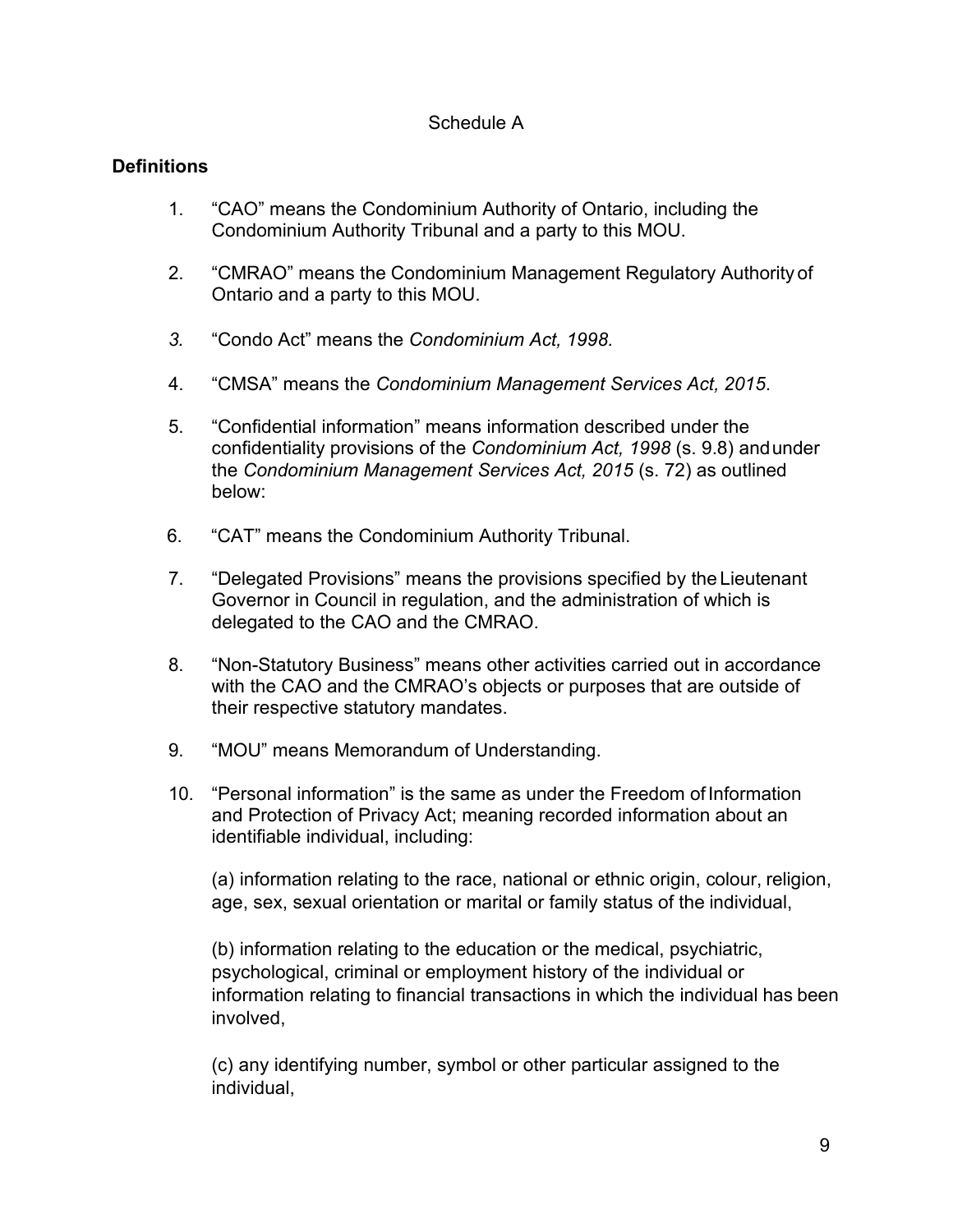(d) the address, telephone number, fingerprints or blood type of the individual,

(e) the personal opinions or views of the individual except where they relate to another individual,

(f) correspondence sent to an institution by the individual that is implicitly or explicitly of a private or confidential nature, and replies to that correspondence that would reveal the contents of the original correspondence,

(g) the views or opinions of another individual about the individual, and

(h) the individual's name where it appears with other personal information relating to the individual or where the disclosure of the name would reveal other personal information about the individual.

11."Statutory Mandate" means the exercise of the authority delegated to the CAO or the CMRAO.